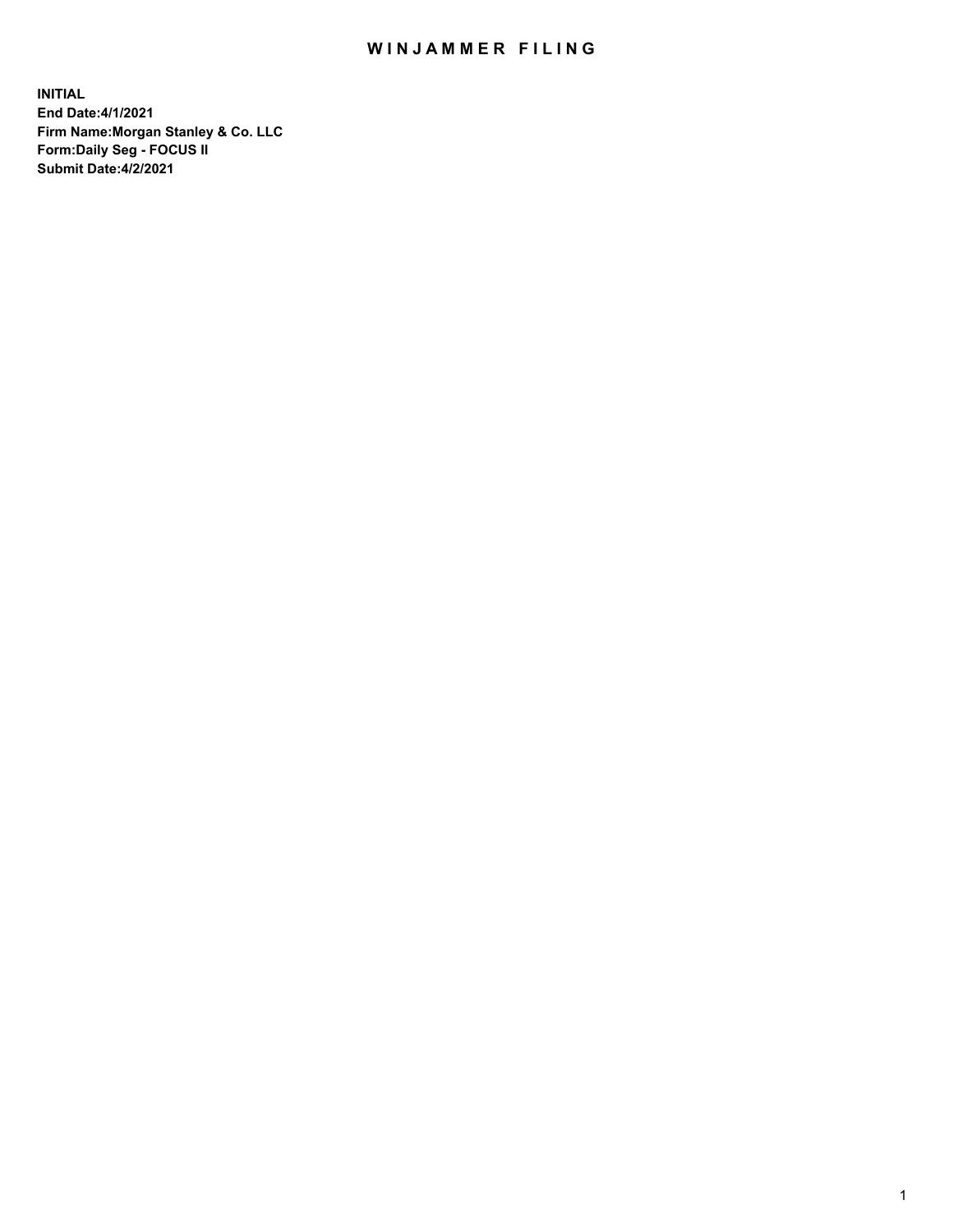**INITIAL End Date:4/1/2021 Firm Name:Morgan Stanley & Co. LLC Form:Daily Seg - FOCUS II Submit Date:4/2/2021 Daily Segregation - Cover Page**

| Name of Company                                                                                                                                                                                                                                                                                                                | <b>Morgan Stanley &amp; Co. LLC</b>                     |
|--------------------------------------------------------------------------------------------------------------------------------------------------------------------------------------------------------------------------------------------------------------------------------------------------------------------------------|---------------------------------------------------------|
| <b>Contact Name</b>                                                                                                                                                                                                                                                                                                            | <b>Ikram Shah</b>                                       |
| <b>Contact Phone Number</b>                                                                                                                                                                                                                                                                                                    | 212-276-0963                                            |
| <b>Contact Email Address</b>                                                                                                                                                                                                                                                                                                   | Ikram.shah@morganstanley.com                            |
| FCM's Customer Segregated Funds Residual Interest Target (choose one):<br>a. Minimum dollar amount: ; or<br>b. Minimum percentage of customer segregated funds required:% ; or<br>c. Dollar amount range between: and; or                                                                                                      | 235,000,000<br><u>0</u><br><u>00</u>                    |
| d. Percentage range of customer segregated funds required between:% and%.<br>FCM's Customer Secured Amount Funds Residual Interest Target (choose one):                                                                                                                                                                        | 0 <sup>0</sup>                                          |
| a. Minimum dollar amount: ; or<br>b. Minimum percentage of customer secured funds required:%; or<br>c. Dollar amount range between: and; or<br>d. Percentage range of customer secured funds required between: % and %.                                                                                                        | 140,000,000<br><u>0</u><br><u>0 0</u><br>0 <sub>0</sub> |
| FCM's Cleared Swaps Customer Collateral Residual Interest Target (choose one):<br>a. Minimum dollar amount: ; or<br>b. Minimum percentage of cleared swaps customer collateral required:% ; or<br>c. Dollar amount range between: and; or<br>d. Percentage range of cleared swaps customer collateral required between:% and%. | 92,000,000<br><u>0</u><br>0 Q<br>0 <sub>0</sub>         |

Attach supporting documents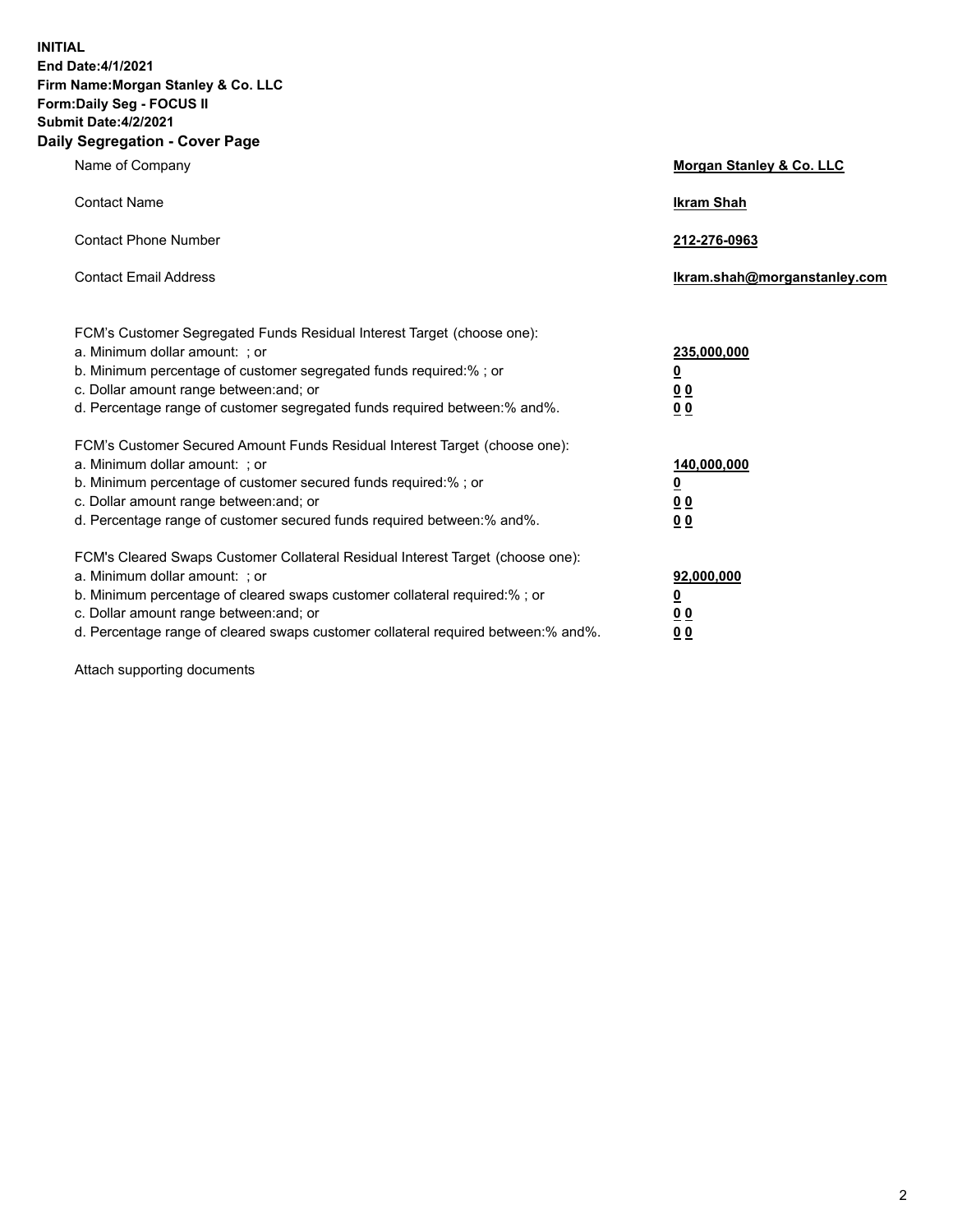## **INITIAL End Date:4/1/2021 Firm Name:Morgan Stanley & Co. LLC Form:Daily Seg - FOCUS II Submit Date:4/2/2021 Daily Segregation - Secured Amounts**

Foreign Futures and Foreign Options Secured Amounts Amount required to be set aside pursuant to law, rule or regulation of a foreign government or a rule of a self-regulatory organization authorized thereunder 1. Net ledger balance - Foreign Futures and Foreign Option Trading - All Customers A. Cash **4,666,678,374** [7315] B. Securities (at market) **2,249,926,729** [7317] 2. Net unrealized profit (loss) in open futures contracts traded on a foreign board of trade **378,548,822** [7325] 3. Exchange traded options a. Market value of open option contracts purchased on a foreign board of trade **18,100,926** [7335] b. Market value of open contracts granted (sold) on a foreign board of trade **-16,263,745** [7337] 4. Net equity (deficit) (add lines 1. 2. and 3.) **7,296,991,106** [7345] 5. Account liquidating to a deficit and account with a debit balances - gross amount **59,681,500** [7351] Less: amount offset by customer owned securities **-58,722,506** [7352] **958,994** [7354] 6. Amount required to be set aside as the secured amount - Net Liquidating Equity Method (add lines 4 and 5) 7. Greater of amount required to be set aside pursuant to foreign jurisdiction (above) or line 6. FUNDS DEPOSITED IN SEPARATE REGULATION 30.7 ACCOUNTS 1. Cash in banks A. Banks located in the United States **654,159,045** [7500] B. Other banks qualified under Regulation 30.7 **576,198,003** [7520] **1,230,357,048** 2. Securities A. In safekeeping with banks located in the United States **499,277,320** [7540] B. In safekeeping with other banks qualified under Regulation 30.7 **22,443,242** [7560] **521,720,562** 3. Equities with registered futures commission merchants A. Cash **21,683,582** [7580] B. Securities **0** [7590] C. Unrealized gain (loss) on open futures contracts **-2,356,868** [7600] D. Value of long option contracts **0** [7610] E. Value of short option contracts **0** [7615] **19,326,714** [7620] 4. Amounts held by clearing organizations of foreign boards of trade A. Cash **0** [7640]

- B. Securities **0** [7650]
- C. Amount due to (from) clearing organization daily variation **0** [7660]
- D. Value of long option contracts **0** [7670]
- E. Value of short option contracts **0** [7675] **0** [7680]
- 5. Amounts held by members of foreign boards of trade
	-
	-
	- C. Unrealized gain (loss) on open futures contracts **380,905,691** [7720]
	- D. Value of long option contracts **18,100,926** [7730]
	- E. Value of short option contracts **-16,263,745** [7735] **5,742,240,601**
- 6. Amounts with other depositories designated by a foreign board of trade **0** [7760]
- 7. Segregated funds on hand **0** [7765]
- 8. Total funds in separate section 30.7 accounts **7,513,644,925** [7770]
- 9. Excess (deficiency) Set Aside for Secured Amount (subtract line 7 Secured Statement Page 1 from Line 8)
- 10. Management Target Amount for Excess funds in separate section 30.7 accounts **140,000,000** [7780]
- 11. Excess (deficiency) funds in separate 30.7 accounts over (under) Management Target **75,694,825** [7785]

**0** [7305]

**7,297,950,100** [7355]

## **7,297,950,100** [7360]

[7530]

[7570]

 A. Cash **3,631,291,562** [7700] B. Securities **1,728,206,167** [7710] [7740] **215,694,825** [7380]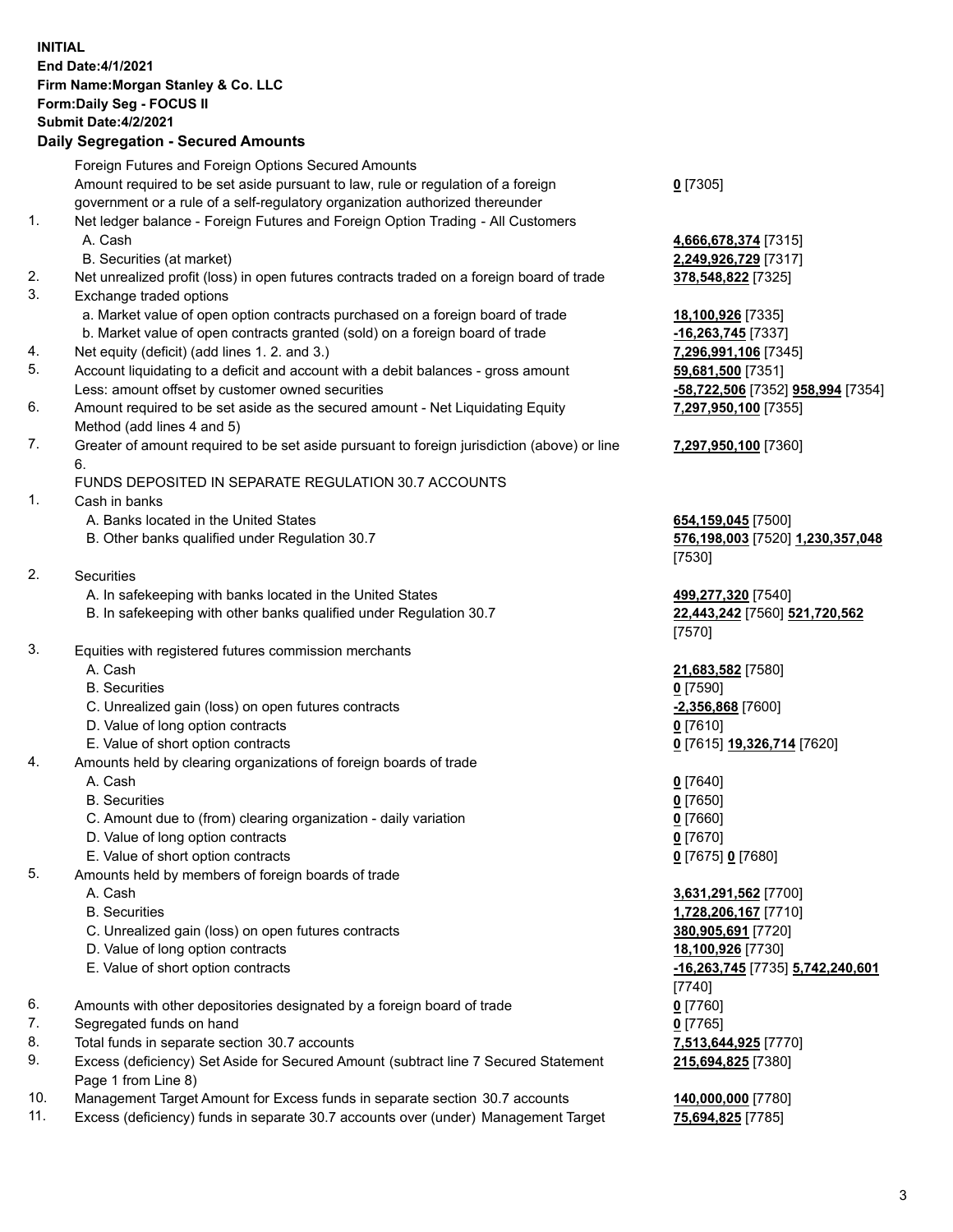**INITIAL End Date:4/1/2021 Firm Name:Morgan Stanley & Co. LLC Form:Daily Seg - FOCUS II Submit Date:4/2/2021 Daily Segregation - Segregation Statement** SEGREGATION REQUIREMENTS(Section 4d(2) of the CEAct) 1. Net ledger balance A. Cash **17,388,527,593** [7010] B. Securities (at market) **8,196,255,497** [7020] 2. Net unrealized profit (loss) in open futures contracts traded on a contract market **441,842,166** [7030] 3. Exchange traded options A. Add market value of open option contracts purchased on a contract market **701,672,611** [7032] B. Deduct market value of open option contracts granted (sold) on a contract market **-323,624,401** [7033] 4. Net equity (deficit) (add lines 1, 2 and 3) **26,404,673,466** [7040] 5. Accounts liquidating to a deficit and accounts with debit balances - gross amount **484,269,750** [7045] Less: amount offset by customer securities **-480,624,462** [7047] **3,645,288** [7050] 6. Amount required to be segregated (add lines 4 and 5) **26,408,318,754** [7060] FUNDS IN SEGREGATED ACCOUNTS 7. Deposited in segregated funds bank accounts A. Cash **4,510,355,137** [7070] B. Securities representing investments of customers' funds (at market) **0** [7080] C. Securities held for particular customers or option customers in lieu of cash (at market) **1,262,224,091** [7090] 8. Margins on deposit with derivatives clearing organizations of contract markets A. Cash **13,504,113,860** [7100] B. Securities representing investments of customers' funds (at market) **0** [7110] C. Securities held for particular customers or option customers in lieu of cash (at market) **6,934,031,406** [7120] 9. Net settlement from (to) derivatives clearing organizations of contract markets **208,956,911** [7130] 10. Exchange traded options A. Value of open long option contracts **701,672,611** [7132] B. Value of open short option contracts **-323,624,401** [7133] 11. Net equities with other FCMs A. Net liquidating equity **8,971,240** [7140] B. Securities representing investments of customers' funds (at market) **0** [7160] C. Securities held for particular customers or option customers in lieu of cash (at market) **0** [7170] 12. Segregated funds on hand **0** [7150] 13. Total amount in segregation (add lines 7 through 12) **26,806,700,855** [7180] 14. Excess (deficiency) funds in segregation (subtract line 6 from line 13) **398,382,101** [7190] 15. Management Target Amount for Excess funds in segregation **235,000,000** [7194]

16. Excess (deficiency) funds in segregation over (under) Management Target Amount Excess

**163,382,101** [7198]